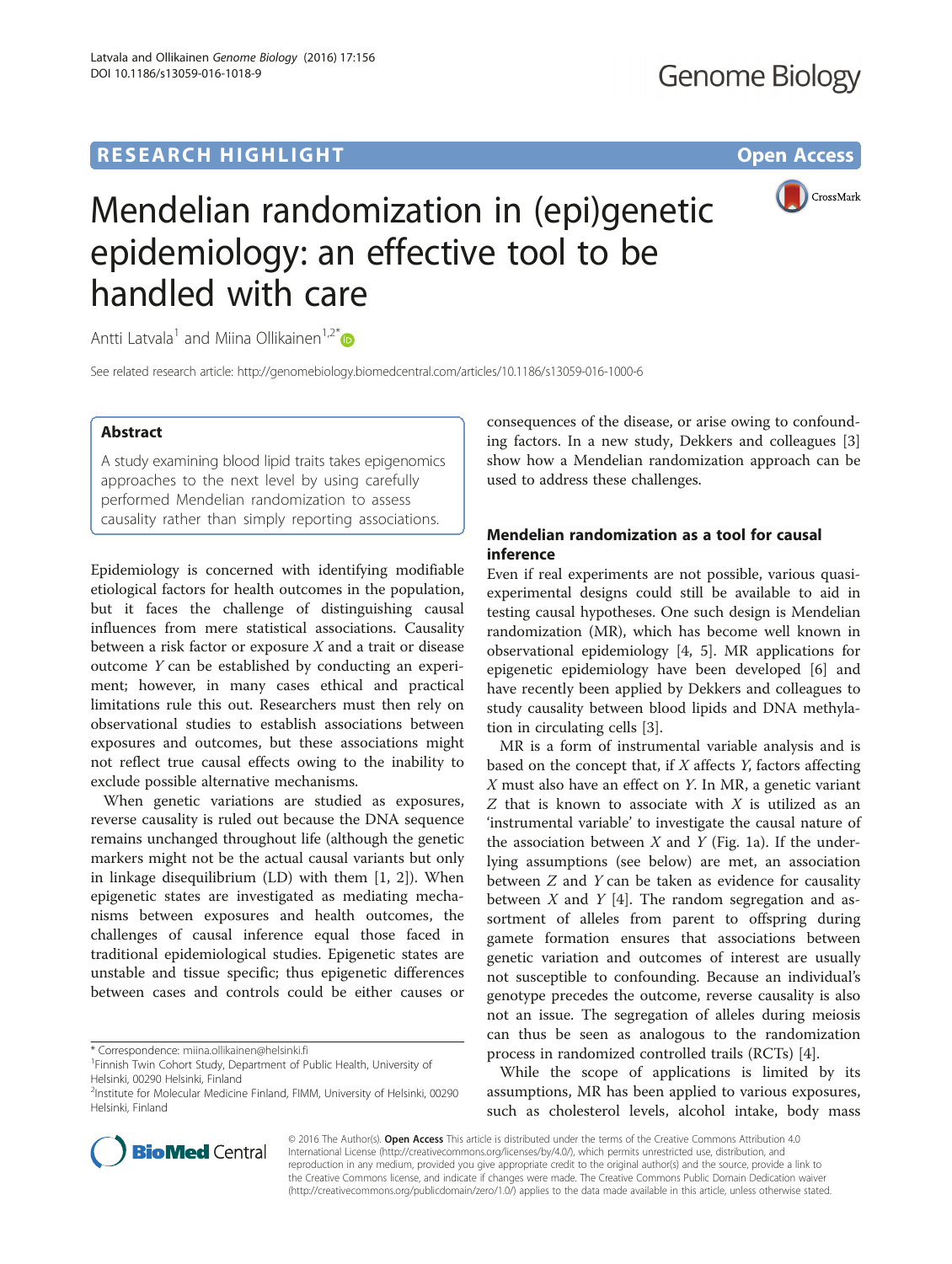index, and C-reactive protein, with varying findings regarding their effects on diverse outcomes, such as cardiovascular disease, Alzheimer's disease, exercise levels, and depression [[5\]](#page-3-0). Epigenetic applications are still relatively rare but include studies of maternal hyperglycemia affecting epigenetic regulation of the leptin gene in newborns [\[7](#page-3-0)] and methylation near the gene encoding interleukin-4 influencing serum immunoglobulin E levels [\[8\]](#page-3-0).

## Assumptions and pitfalls of Mendelian randomization

Causal inferences drawn from MR studies are only valid if the rather strict assumptions of the method are met [[4\]](#page-3-0). First, the genetic instrument  $Z$  must be associated with the exposure  $X$ . This must be a reliably established association, not merely based on the study sample at hand. Second, the genetic instrument  $Z$  must not be associated with the confounding factors  $U$ . Third, the genetic instrument Z should only be related to the outcome  $Y$  through its association with the exposure  $X$ . Figure 1a shows a directed acyclic graph of the situation when these assumptions hold.

The first assumption is the least problematic. Indeed, large-scale genome-wide association studies (GWASs) have produced large numbers of rather reliable gene– trait associations [[1, 2\]](#page-2-0). Assuming that a genetic instrument (either a single allele or a linear combination of several alleles) for  $X$  is available, the remaining assumptions become crucial. As has been pointed out, it is never possible to prove definitively that these assumptions hold. Instead, their validity must be weighed based on biological knowledge [[4, 5\]](#page-3-0).

If the genetic instrument is directly (or via some intervening variable other than  $X$ ) associated with the outcome of interest, MR will produce incorrect or at least biased results because an observed association between Z and Y would not only tell about the association between  $X$  and  $Y$ . This would happen if the genetic variant had pleiotropic effects, influencing not only  $X$  but also  $Y$ , as in Fig. 1b. Notably, recent genome-wide analyses point towards significant pleiotropic effects for different health outcomes [\[1](#page-2-0), [2](#page-2-0)]. The situation is more challenging when polygenic scores (PSs) combining several alleles are used as instruments. Crucially, in this situation, the assumptions of MR should hold for all variants included in the allele score [[9\]](#page-3-0). Thus, for unbiased MR results, none of the included alleles should have a pleiotropic effect on the outcome Y. This can be problematic for studies using PSs as instruments—which is increasingly common as the GWAS approach points towards highly polygenic effects for complex traits—if pleiotropy turns out to be more widespread than has been previously thought. Recently, multivariable MR has been developed to address pleiotropy [[5\]](#page-3-0).

Besides pleiotropic effects, LD between the genetic instrument Z and some other allele(s) that influence Y would violate the assumptions of MR (Fig. 1c). While the LD structure is generally known, using a PS as an instrument complicates the situation here also. Finally, the assumptions would be violated also by a pleiotropic effect on (or LD with a pleiotropic variant on) the confounding factors  $U$  (Fig. 1d). For example, socioeconomic status is an important confounder for many health outcomes. A recent GWAS identified 74 loci associated with educational attainment, many of them in regions regulating gene expression in the brain [\[10](#page-3-0)]. Thus, if researchers were to include some of these loci in a PS genetic instrument for some  $X$  for which educational level is a confounder, bias might be introduced through the association of the genetic instrument and educational attainment.

Furthermore, even if the assumptions of MR hold, there are additional limitations. One potential concern is that genetic variants (including PSs) are often only weakly associated with exposures of interest, making them weak instruments [\[4](#page-3-0)]. This is reflected in imprecise

<span id="page-1-0"></span>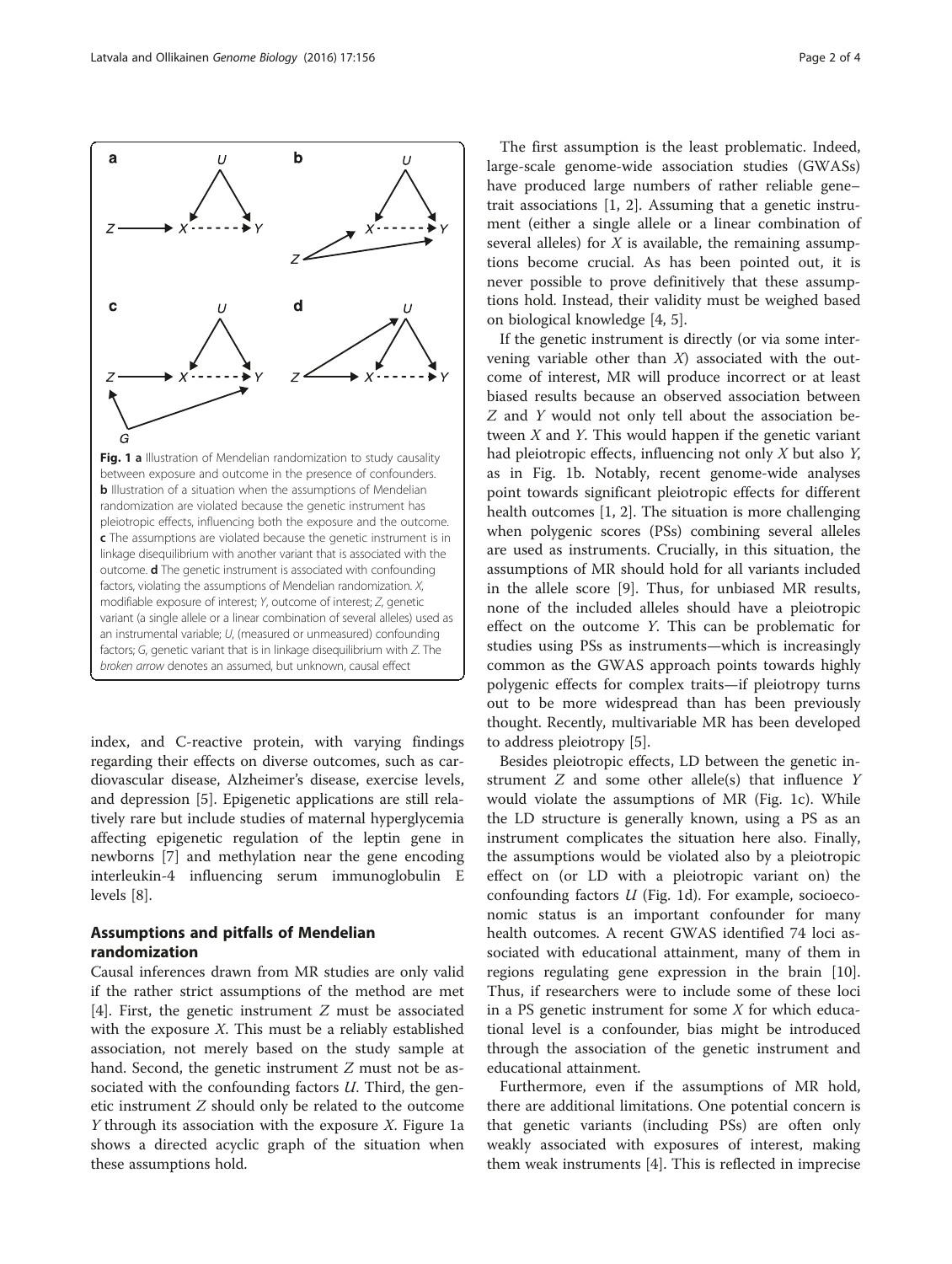<span id="page-2-0"></span>estimates, necessitating large samples for adequately powered studies. However, in addition to this statistical limitation, there is a potential biological concern: do we expect the (typically) small change in  $X$ , induced by  $Z$ , to have a biologically meaningful effect on Y?

Despite the underlying assumptions and potential limitations, MR is a promising tool for causal inference in (epi)genetic epidemiology, as is illustrated by the study of Dekkers and colleagues [\[3](#page-3-0)]. These authors interrogated the causal relationship between blood lipids and genome-wide DNA methylation, and show that differential methylation is the consequence, rather than the cause, of inter-individual variation of blood lipids. To do this, they used a clever strategy that involved performing MR in a stepwise manner.

## MR as a tool to infer causality between blood lipid levels and DNA methylation

The first step taken by Dekkers and colleagues was to establish reliable instrumental variables. Recent GWASs for blood lipid levels had shown robust associations between 40, 57, and 69 single nucleotide polymorphisms (SNPs) with levels of triglycerides, low-density lipoprotein cholesterol (LDL-C), and high-density lipoprotein cholesterol (HDL-C), respectively, providing reliable instrumental variables (i.e., unbiased predictors of lipid levels) for a MR to test for causality. Instead of using single SNP genotypes, Dekkers et al. generated PSs to increase the effect size. Still, however, the effect sizes were as small as around 5 % for each lipid, leading to rather low power in the MR analysis.

The next step was to establish lipid–methylation associations. The authors performed three epigenome-wide association studies (EWASs) to identify CpG sites whose methylation associates with triglycerides, LDL-C, and HDL-C. This was performed in a population of 3296 individuals, which is a considerably large population in the current EWAS era. With the EWAS, they showed robust associations with small effect sizes, common for any non-cancer EWAS, between CpG methylation and lipid levels in six Dutch cohorts. They identified 21 CpGs whose methylation associated with triglyceride levels, three with LDL-C, and four with HDL-C, and replicated some of the previous EWASs on blood lipids and associated traits.

The third step was to remove direct associations. Genotypes have a large effect on DNA methylation variation both globally and locally. SNPs that affect local DNA methylation are called methylation quantitative trait loci (meQTL). As the assumption in the MR is that the effect of a SNP upon CpG methylation is mediated through lipid levels, all identified direct effects between SNPs and DNA methylation (i.e., meQTL) at the lipidassociated CpG sites were discarded.

An additional step was to test for reverse causation. This was addressed by using a SNP in cis for each MR-identified CpG as a proxy for DNA methylation. No evidence for methylation affecting the lipid levels was observed—thus, reverse causation was unlikely.

Testing for pleiotropy was also an important step of this study. As pleiotropy is a common confounder in MR analyses, especially when using PSs as instrumental variables, the possibility of each SNP affecting the levels of multiple lipids was addressed. Here, multivariable MR and Egger regression were successfully applied to identify any pleiotropic effects.

Finally, this carefully designed stepwise MR analysis resulted in a small number of CpG sites whose methylation was affected by the circulating lipid levels, and that associated with the expression of the respective gene that the CpG site was located in. All these genes have a role in lipid metabolism.

## Concluding remarks

MR approaches provide useful tools to infer causality in (epi)genetic epidemiology. However, MR studies are only valid if the rather strict assumptions of the method are met. In addition, it is never possible to prove definitively that these assumptions hold. Instead, their validity must be weighed based on prior biological knowledge. Thus, Mendelian randomization is an effective tool in (epi)genetic epidemiology, but the method needs to be handled with care. Ideally, causality in epigenetic analyses should be supported by multiple independent approaches with different assumptions, including animal models, longitudinal studies of exposure-discordant monozygotic twins, and MR.

## Abbreviations

EWAS, epigenome-wide association study; GWAS, genome-wide association study; HDL-C, high-density lipoprotein cholesterol; LD, linkage disequilibrium; LDL-C, low-density lipoprotein cholesterol; meQTL, methylation quantitative trait loci; MR, Mendelian randomization; PS, polygenic score; RCT, randomized controlled trial; SNP, single nucleotide polymorphism

#### Funding

This work was supported by the Academy of Finland (Grants 251316 and 277209), the Sigrid Juselius Foundation, and the University of Helsinki Research Funds.

### Authors' contributions

Both authors wrote the manuscript and approved the final version.

#### Competing interests

The authors declare that they have no competing interests.

## Published online: 14 July 2016

#### References

- 1. Solovieff N, Cotsapas C, Lee PH, Purcell SM, Smoller JW. Pleiotropy in complex traits: challenges and strategies. Nat Rev Genet. 2013;14:483–95.
- 2. Bulik-Sullivan B, Finucane HK, Anttila V, Gusev A, Day FR, Loh PR, et al. An atlas of genetic correlations across human diseases and traits. Nat Genet. 2015;47:1236–41.